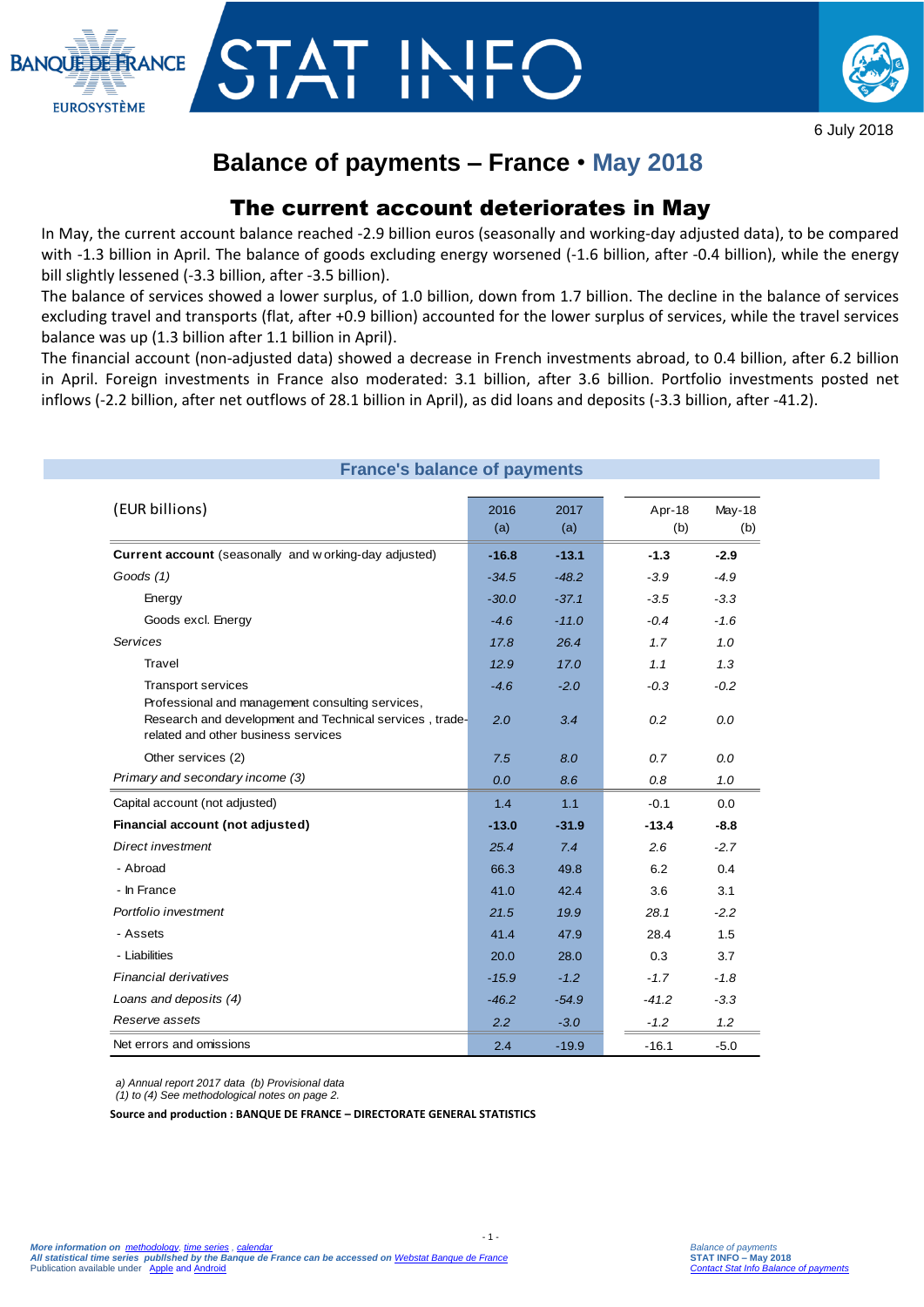





### **Methodological notes relating to page 1 table**

(1) Data on trade in goods are FOB-FOB values, which means without cost, insurance and freight. This expenditure is recorded in the services item. Exchanges of goods cover General merchandise published by the Directorate General of Customs and Excise (DGDDI) on one side, merchanting and methodological adjustments calculated by the Banque de France, on the other side. In order to ensure the comparability of French balance of payments with those of other countries and conformity with the international standards, the international standard for Balance of Payments statistics is released under the aegis of the International Monetary Fund. The key concept for the balance of payments is the concept of economic ownership which is consistent with the national accounts.

(2) Services other than travel (tourism and professional travels), transport services, professional and management consulting services, R&D and development and technical services, trade-related and other business services include manufacturing, maintenance and repair, construction, insurance and pension services, financial services, charges for the use of intellectual property, telecommunication, computer and information services, personal, cultural and recreational services and government goods and services.

(3) Income includes primary and secondary incomes. Primary income refers to the flows received by economic agents for their participation in the production process ("compensation of employees") or for the provision of financial assets ("investment income") or for the rental of natural resources ("rent"). Taxes and subsidies on products and production are also included in primary income. Secondary income records current transfers between residents and non-residents. A transfer is a transaction that involves the provision of a good, service, financial asset or another non-produced asset without receiving something of economic value in exchange.

(4) The "other investment" (loans and deposits) component of the financial account includes all transactions in financial assets and liabilities with non-residents that do not concern direct investment, portfolio investment, financial derivatives or reserve assets. In practice, this mainly concerns bank deposits and interbank lending, as well as loans and deposits made by insurance companies and all kinds of investment companies and funds.

 $-2$ 

On the Banque de France website a detailed [methodological note on balance of payments and international](https://www.banque-france.fr/sites/default/files/media/2016/11/16/bdp-gb-methodologie.pdf)  [investment position](https://www.banque-france.fr/sites/default/files/media/2016/11/16/bdp-gb-methodologie.pdf) can be found. Highlights on specific topics are also available:

- foreign direct investments (English and French).
- [remittances \(French\),](https://www.banque-france.fr/statistiques/balance-des-paiements/la-remuneration-des-salaries-et-les-envois-de-fonds-des-travailleurs)
- [international tourism in France](https://www.banque-france.fr/statistiques/balance-des-paiements/les-services-de-voyages) (French),
- [international banking activity \(English and French\),](https://www.banque-france.fr/en/statistics/balance-payments/international-banking-activity)
- [banks foreign establishment \(French\),](https://www.banque-france.fr/statistiques/balance-des-paiements/les-implantations-bancaires-letranger)
- [net foreign assets \(English and French\).](https://www.banque-france.fr/en/statistics/balance-payments/net-foreign-assets)